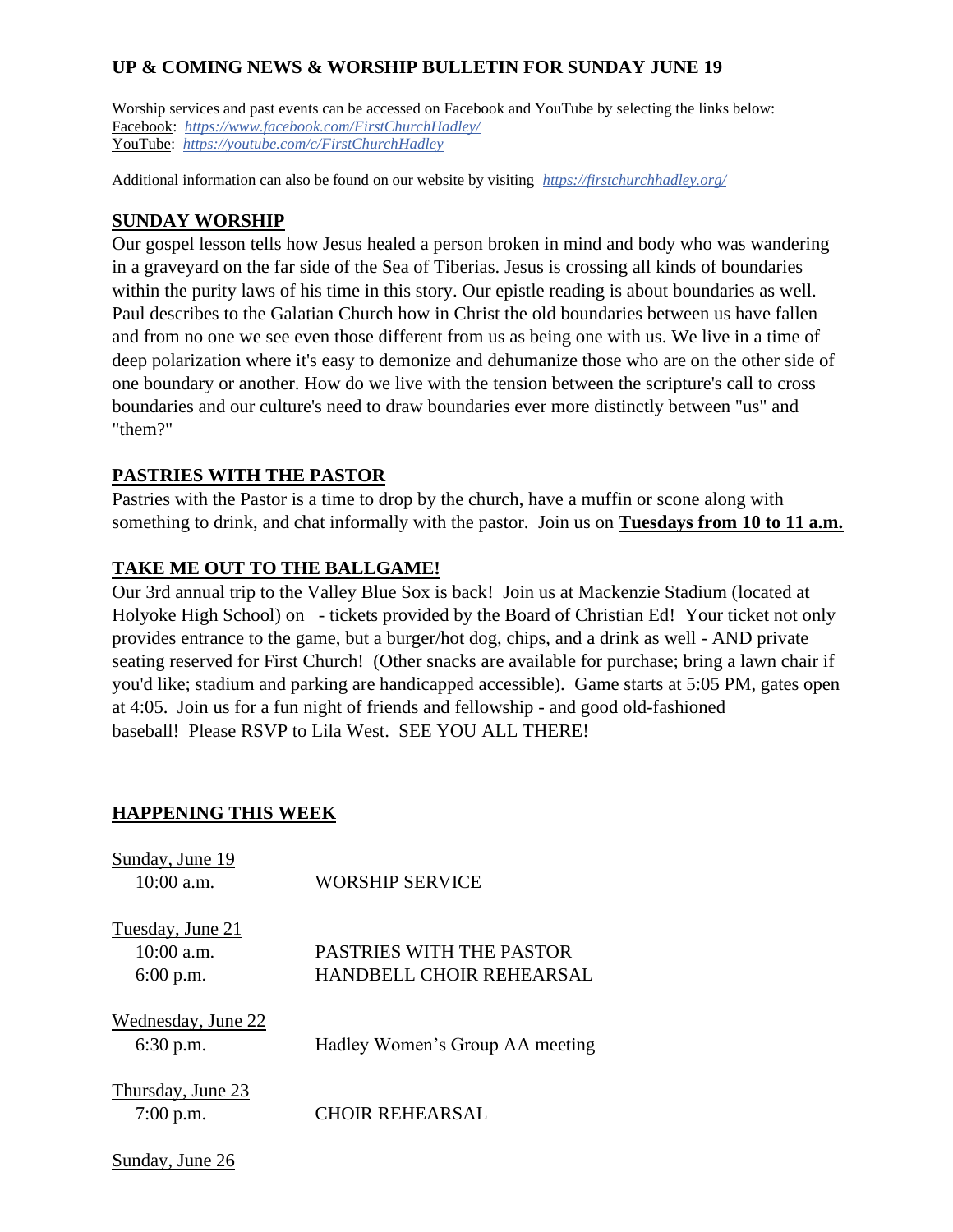10:00 a.m. WORSHIP SERVICE Valley Blue Sox Game

### **PLEASE SUBSCRIBE**

Don't forget to subscribe to our YouTube channel to keep up on our latest services and to view past services and events. Please click on the following link to subscribe: <https://youtube.com/c/FirstChurchHadley>

# **CHURCH OFFICE HOURS**

Monday through Friday, 9:00 a.m. - 1:00 p.m. Phone: 413-584-4117 Email: [rooster@firstchurchhadley.com](mailto:rooster@firstchurchhadley.com) 

# **PASTOR OFFICE HOURS**

Pastor Thomas Hawkins is currently offering **office hours on Mondays, 12 noon to 2 p.m., and Tuesdays, 9 a.m. to 11 a.m.** If an urgent need arises, an in-person appointment may be scheduled by contacting Pastor Thomas via the church office at [rooster@firstchurchhadley.com.](mailto:rooster@firstchurchhadley.com)

*Be sure to catch up on the upcoming news for Sunday worship and all the weekly events in our church and community. If you would like to post an event, please submit it by Wednesday of that week. If you do not want to receive these emails, please let us know and we will remove your name from our list.*

**--------------------------------**

# **The Sunday Bulletin**

**Click on the link below at 10 a.m. on Sunday to join our LIVE Zoom Worship Service.** Donna Brewer is inviting you to a scheduled Zoom meeting. Topic: Donna Brewer's Personal Meeting Room Join Zoom Meeting [https://us02web.zoom.us/j/2273073640](https://na01.safelinks.protection.outlook.com/?url=https%3A%2F%2Fus02web.zoom.us%2Fj%2F2273073640&data=04%7C01%7C%7C0062139f9b94440aa14908d8fec1b3bf%7C84df9e7fe9f640afb435aaaaaaaaaaaa%7C1%7C0%7C637539455201736891%7CUnknown%7CTWFpbGZsb3d8eyJWIjoiMC4wLjAwMDAiLCJQIjoiV2luMzIiLCJBTiI6Ik1haWwiLCJXVCI6Mn0%3D%7C1000&sdata=Y8bXpdnyh5G4ZxgjdGbVvf54HWDVKT9VHG%2FAL2cYV9Q%3D&reserved=0)  Meeting ID: 227 307 3640 One tap mobile [+19292056099,,2273073640#](tel:+19292056099,,2273073640%23) US (New York) [+13017158592,,2273073640#](tel:+13017158592,,2273073640%23) US (Washington D.C.)

*Invite your family and friends to join us -- Please share this email! If folks would like to get this weekly announcement, just send a quick note to [rooster@firstchurchhadley.com](mailto:rooster@firstchurchhadley.com)*.

Don't forget to subscribe to our YouTube channel to keep up on our latest services and to view past services and events. Follow this link to subscribe: [https://youtube.com/c/FirstChurchHadley](https://na01.safelinks.protection.outlook.com/?url=https%3A%2F%2Fyoutube.com%2Fc%2FFirstChurchHadley&data=04%7C01%7C%7C0062139f9b94440aa14908d8fec1b3bf%7C84df9e7fe9f640afb435aaaaaaaaaaaa%7C1%7C0%7C637539455201736891%7CUnknown%7CTWFpbGZsb3d8eyJWIjoiMC4wLjAwMDAiLCJQIjoiV2luMzIiLCJBTiI6Ik1haWwiLCJXVCI6Mn0%3D%7C1000&sdata=nS38fHenyB6%2FllOVXAaKqGgM%2Fx%2BnEYj0UoaVZTlFn%2FM%3D&reserved=0) 

You may also watch our worship service later in the week on Hadley Media Public Channel 191.

Follow us on **Facebook**: <http://www.facebook.com/FirstChurchHadley>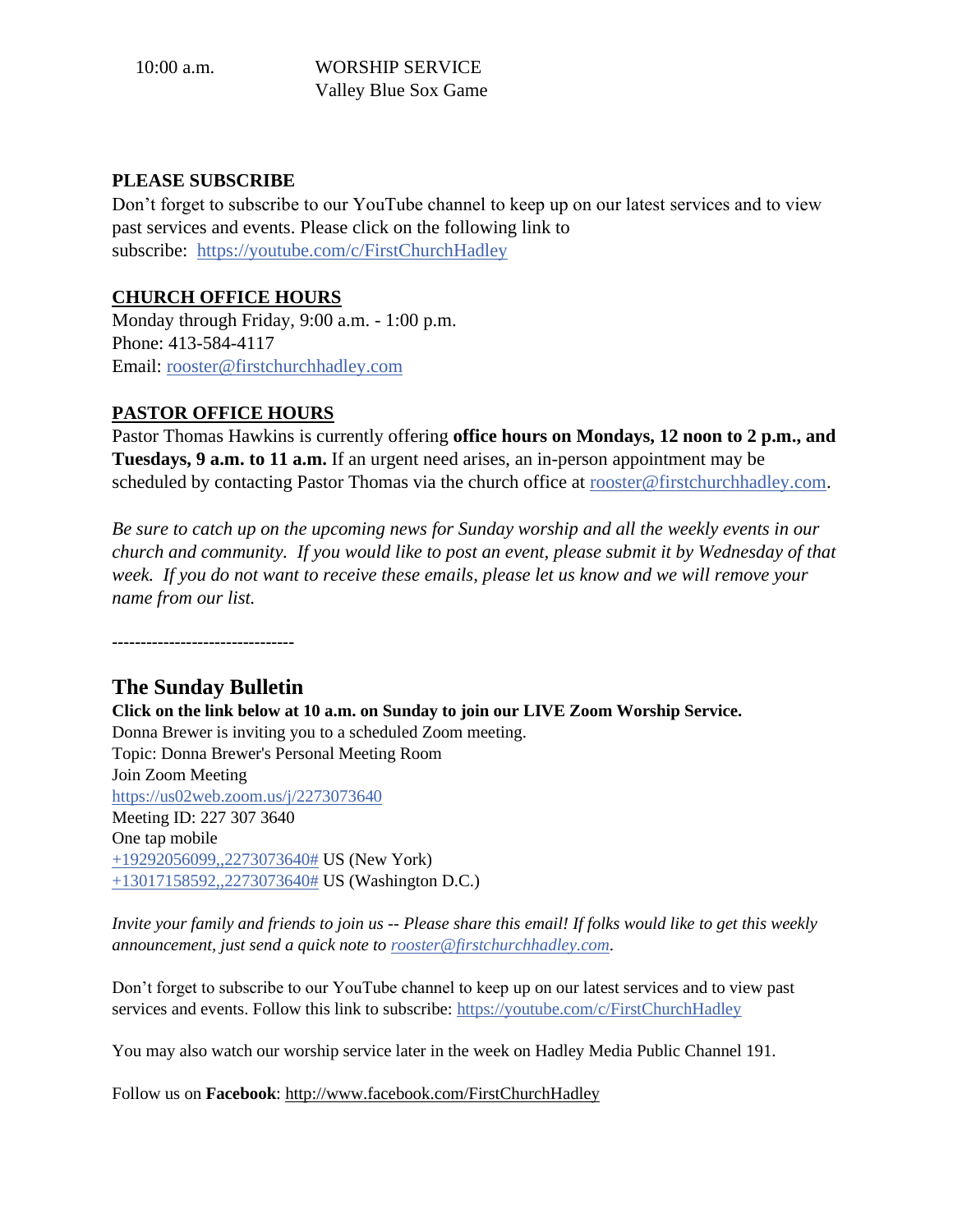# **ANNOUNCEMENTS**

#### **Pastries with the Pastor**

Pastries with the Pastor is a time to drop by the church, have a muffin or scone along with something to drink, and chat informally with the pastor. Join us Tuesdays 10 - 11 a.m. beginning this week.

### **Flowers in Memory**

Anyone may provide flowers for Sunday worship services in memory of or in celebration of a person or event for a nominal fee of \$30. Please contact either Shirley Parsons (413) 584-5285; Shari Parsons; or Cindy McQueston, if you would like to order flowers.

### **Prayer List**

We have a prayer list in our congregation as a way of expressing both our mutual care and our faith in God who hears and answers. To add to this Prayer List, please email the church office at [\(rooster@firstchurhadley.com\)](mailto:rooster@firstchurhadley.com).

**The Rev. Thomas Hawkins Minister Toni Wilcox Director of Music Bob Andersen Deacon**

# **SECOND SUNDAY AFTER PENTECOST June 19, 2022**

| <b>PRELUDE</b>                    | "Little Prelude in E Flat"<br>"Melodia Sacra" | Robert Schumann<br>Lani Smith |  |
|-----------------------------------|-----------------------------------------------|-------------------------------|--|
| <b>GREETING AND ANNOUNCEMENTS</b> |                                               | <b>Bob Andersen</b>           |  |
| <b>INTROIT</b>                    | "How Great Thou Art"                          | arr. Michael Helman           |  |

Ring of Joy

### **\* CALL TO WORSHIP** *adapted Psalm 43*

From the tops of the mountains to the depths of the sea, God's name is praised.

**From the furthest reaches of deep space, yet closer than our next breath, God is with us.**

Send out your light and your truth, O God; Bring us to your dwelling place. **Let us praise God, our help and our hope.**

**\* GATHERING HYMN #**35, vss. 1, 2, 4, & 6 **"When Morning Gilds the Skies"**

#### **\* OPENING PRAYER**

**Healing God, may our lives, though broken, be penetrated by your light; our troubles calmed by your peace; and our hurts redeemed by your love. Let your**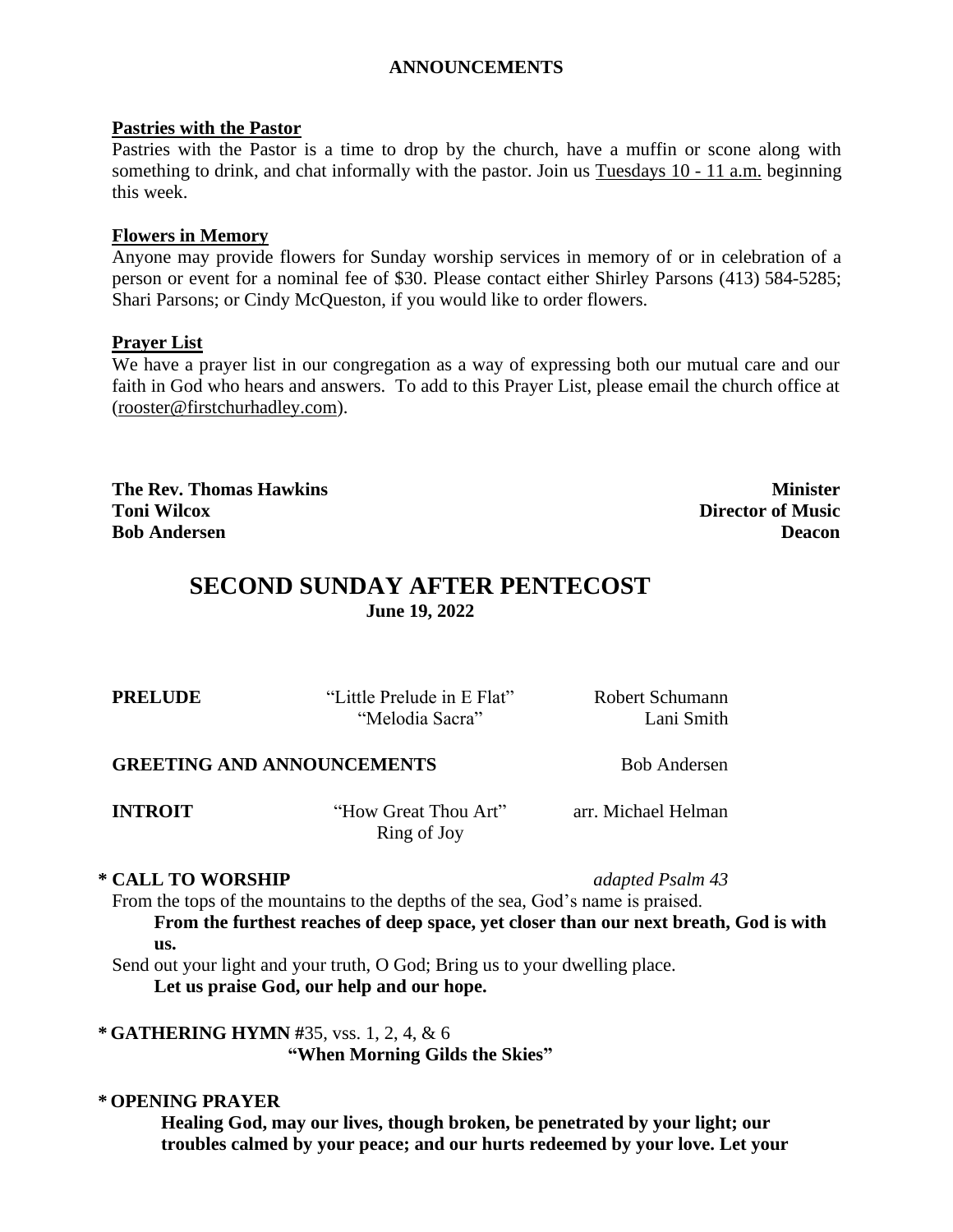**hands that shaped and saved the world touch the tender places within us and make your wounded people whole. Amen.**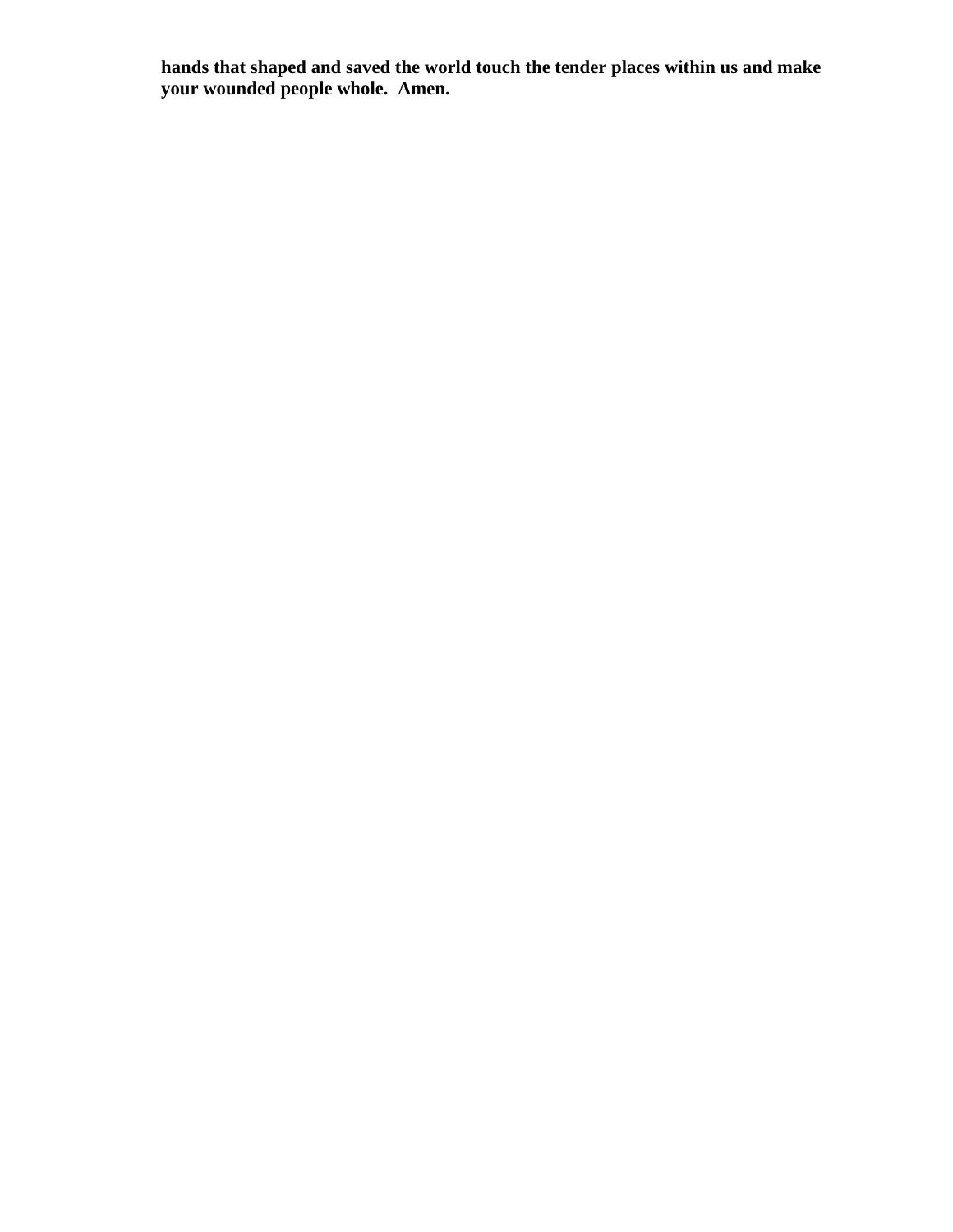### **\* THE LORD'S PRAYER**

**Our Father, who art in heaven, hallowed be thy name. Thy kingdom come, Thy will be done, on earth as it is in heaven. Give us this day our daily bread, and forgive us our trespasses as we forgive those who trespass against us. And lead us not into temptation, but deliver us from evil, for Thine is the kingdom and the power and the glory forever. Amen.**

### **\* GLORIA PATRI**

**Glory be to the Father, and to the Son, and to the Holy Ghost. As it was in the beginning, is now and ever shall be, World without end. Amen. Amen.**

#### **SCRIPTURE** Bob Andersen

Galatians 3:23-29 (p. 175) Luke 8:26-39 (p. 62)

#### **MESSAGE FOR ALL GOD'S CHILDREN**

| <b>ANTHEM</b> | "There Is A Balm In Gilead" | <b>Traditional Spiritual</b> |
|---------------|-----------------------------|------------------------------|
| <b>SERMON</b> | Our Name is Legion          | Thomas Hawkins               |

### **PRAYERS OF THE PEOPLE**

Joys and Concerns Morning Prayer

#### **HYMNAL** #234 **"Breathe on Me, Breath of God"**

### **MORNING OFFERING**

**OFFERTORY** "Dear Lord and Father of Mankind" John Greenleaf Whittier and

Frederick C. Maker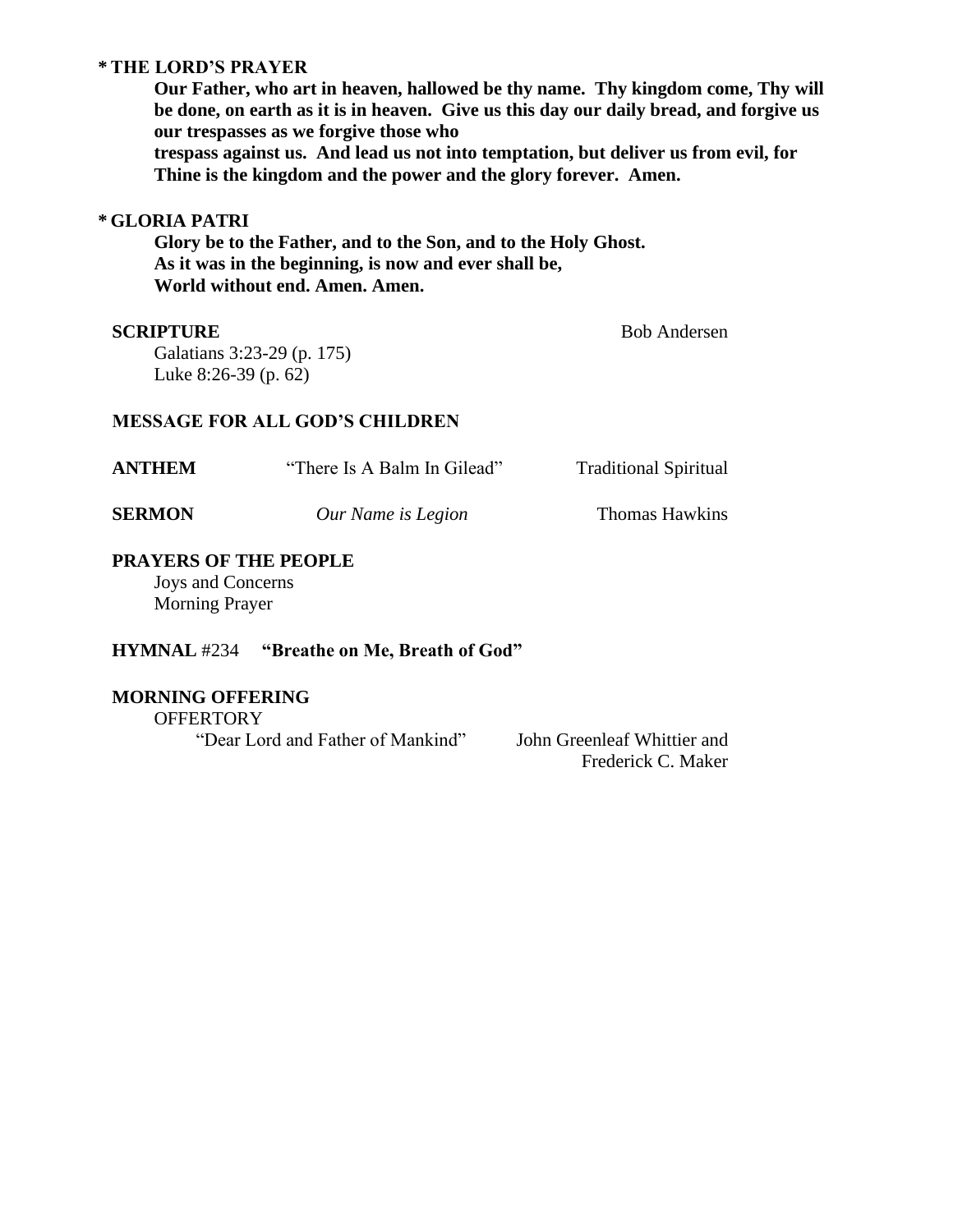#### \* DOXOLOGY

**Praise God, from whom all blessings flow. Praise God, all creatures here below; Praise God above, ye heavenly host; Praise Father, Son, and Holy Ghost. Amen.**

#### **\*** PRAYER OF DEDICATION

**You alone, O God, have the power to set us free, to make us whole, to call us by our own true name. In deep gratitude, we offer to you these our tithes and offerings. May our generosity strengthen the church's witness to your healing, redeeming power among all peoples and nations. Through Christ our Lord. Amen**.

**\* HYMN (next page) "We Cannot Measure How You Heal"**



they afflict the body but even more as they lay waste to mind and soul. The traditional folk melody helps to convey the sort of communal experience assumed in the last stanza.

| TEXT: John L. Bell and Graham Maule, 1989                                  |  | YE BANKS AND BRAFS |  |
|----------------------------------------------------------------------------|--|--------------------|--|
| MUSIC: Scottish melody; arr. John L. Bell, 1989                            |  | LMD.               |  |
| Text and Music C 1989 WGRG, Iona Community (admin. GIA Publications, Inc.) |  |                    |  |